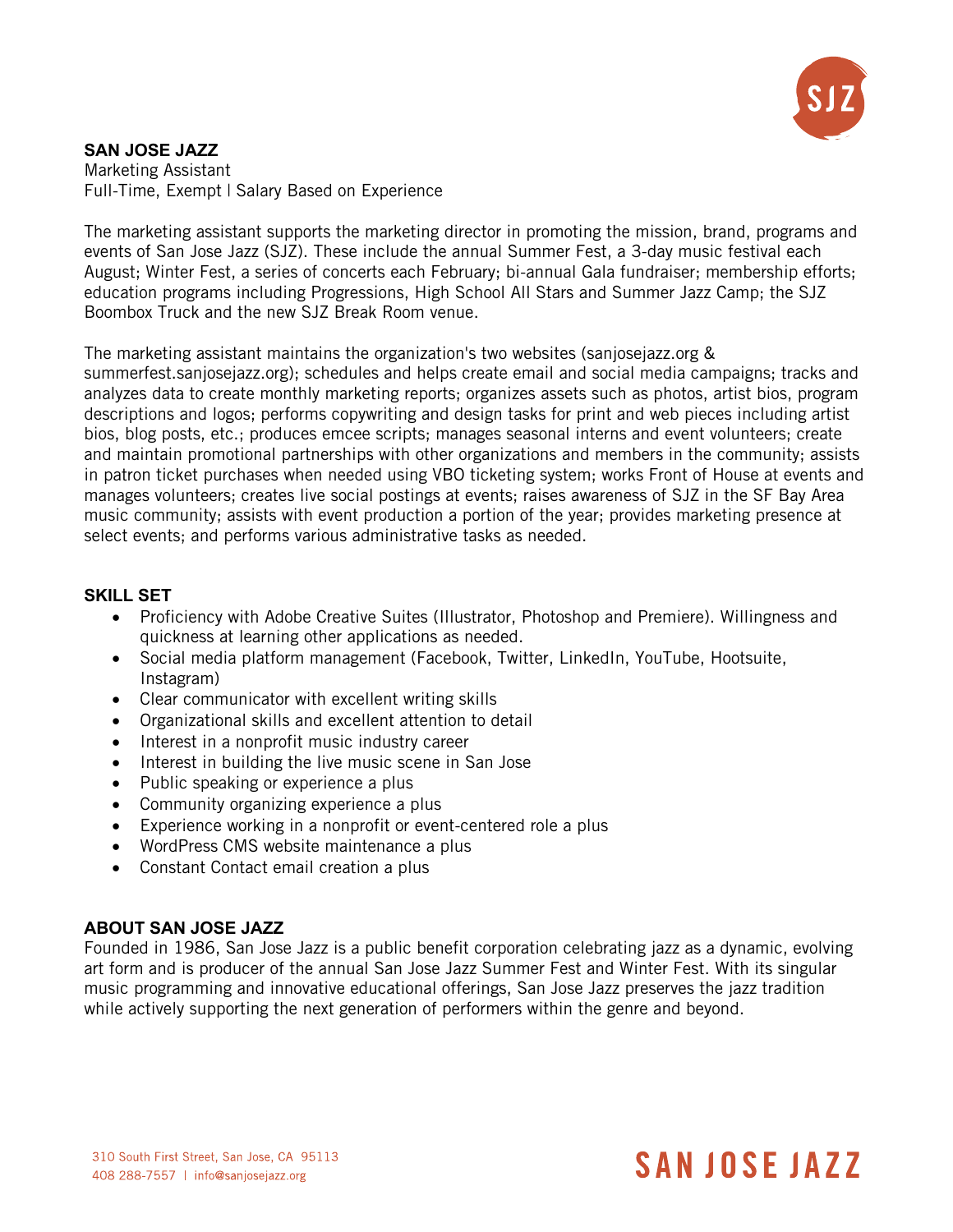

# **POSITION RESPONSIBILITIES**

#### **WEBSITE MAINTENANCE (25%)**

- Use WordPress CMS to create and update web pages and menu structure
- Use Adobe Photoshop to crop images and optimize for the web
- Identify, edit and embed appropriate audio and video content
- Maintain consistency of brand, layout and style throughout site
- Update and troubleshoot interface for each ticketed event and serve as expert on the organization's ticketing solution
- Work with an external web developer to improve web functionality
- Proactively update the sites, replacing stale content

# **SOCIAL MEDIA AND DIGITAL MARKETING (20%)**

- With marketing director, plan a top-down program of communications incorporating website/blog content, social media posts and email marketing, to effectively convey the organization's mission, programs and goals
- Capture photo, video and descriptive content at key SJZ events and edit for publication
- Write/create posts and deploy on the major social platforms including Facebook, Twitter, Instagram and LinkedIn, making sure posts are aligned with stated communications and sales goals
- Maintain and optimize SJZ's YouTube Channel to maximize viewership and subscribers
- Utilize Hootsuite to schedule and coordinate all social media marketing activity
- Maintain agreed monthly reports on engagement and growth of audience
- Monitor feeds, and respond to posts, to maintain a healthy dialogue with audiences
- Maintain knowledge of current social media trends and platforms
- Program and execute SJZ Video Wall presentations
- Program and deploy regular marketing, education, sponsorship and Board of Directors emails utilizing Constant Contact
- Manage workflow of Instagram contractor
- Work to discover new ways to reach SJZ's various audiences

#### **MAINTAIN MARKETING ASSETS (15%)**

• Procure, organize and maintain online database of information, photos and sponsor logos

### **GRAPHIC DESIGN (5%)**

- Design and update simple flyers and web assets using Adobe Illustrator and Photoshop, ensuring all deliverables reflect San Jose Jazz brand standards
- Maintain graphic standards such as official logo files and seasonal style guides

# **SANJOSE JAZZ**